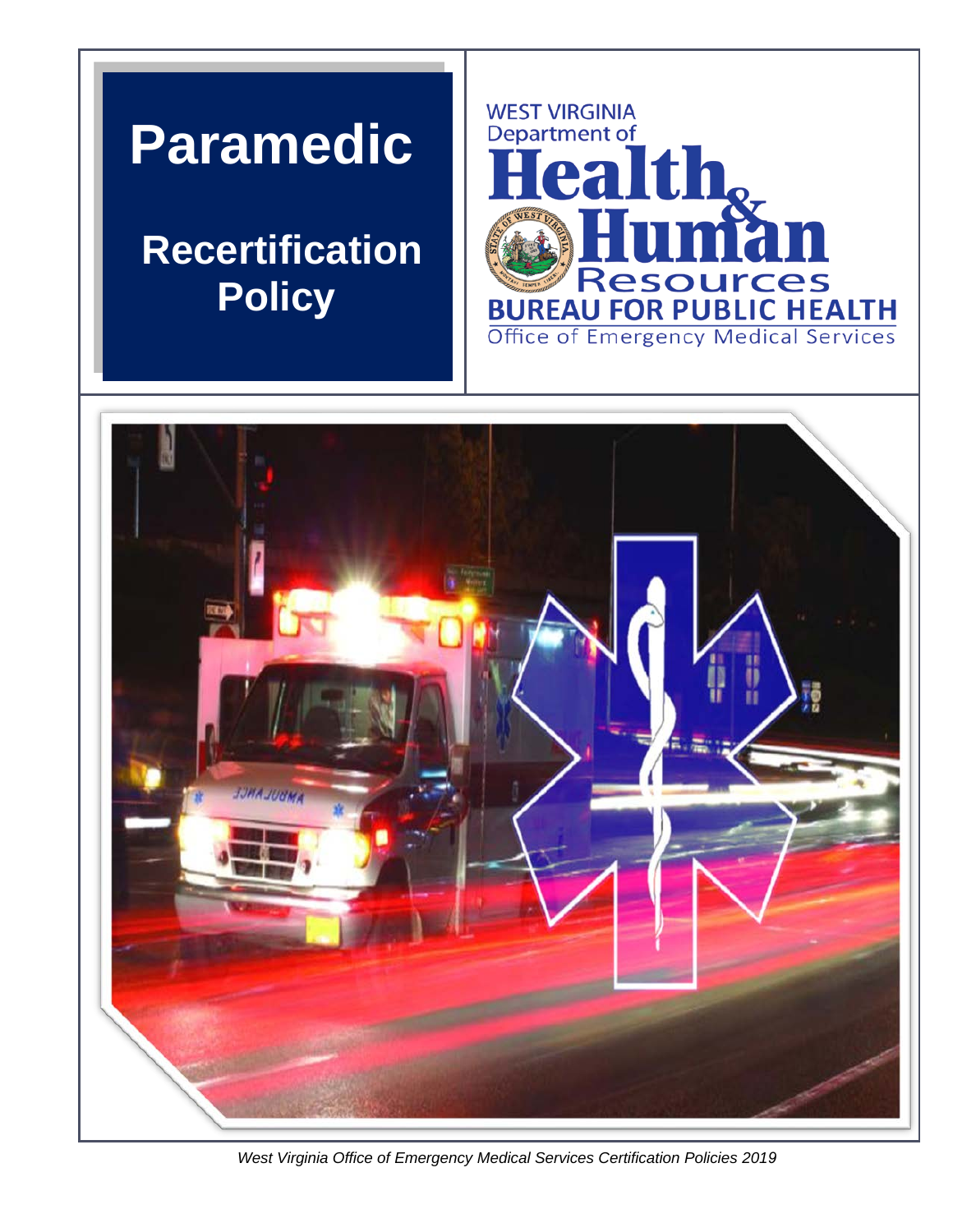

**PURPOSE:** To establish standard requirements to be met by all applicants seeking to become recertified and authorized to practice Emergency Medical Services at the Paramedic level in West Virginia (Paramedic, MCCP, and MCCN).

**POLICY:** To ensure consistent standards and procedures for recertifying as a Paramedic in West Virginia.

#### **PROCEDURE/REQUIREMENTS:**

- **A.** West Virginia Paramedic certifications shall expire March 31.
- **B.** Submit a current complete application form to WVOEMS between April 1 and December 31 of the prior year of expiration. Online application available at [www.wvoems.org/](http://www.wvoems.org/)ecert. The application deadline is 90 days prior to expiration. Example: If expiring March 31, the provider must submit their application by December 31.
	- 1. Submit the appropriate fees as required in WV §64 CSR 48-6.9.
	- 2. Continuously meet all requirements for EMS personnel as described in WV §64 CSR 48-6.
	- 3. Disclose any limitation or exclusion by any EMS agency, EMS Medical Director, or any other healthcare profession certification or licensing authority in any state, territory, or the U.S. Military Services.
	- 4. In cases where a lapse in West Virginia certification has occurred and there is no background check on file with WVOEMS, the applicant will be required to apply for and be cleared by the State and National background checks for WVOEMS as required in WV §16- 4C-8.1.1
	- 5. Registered Nurses with paramedic certification must maintain a current nursing license. RNs that have completed the WVOEMS RN to Paramedic program will function within the National Registry's online platform as a "WV credentialed" provider. RNs must submit proof of current unrestricted license to the WVOEMS certification department.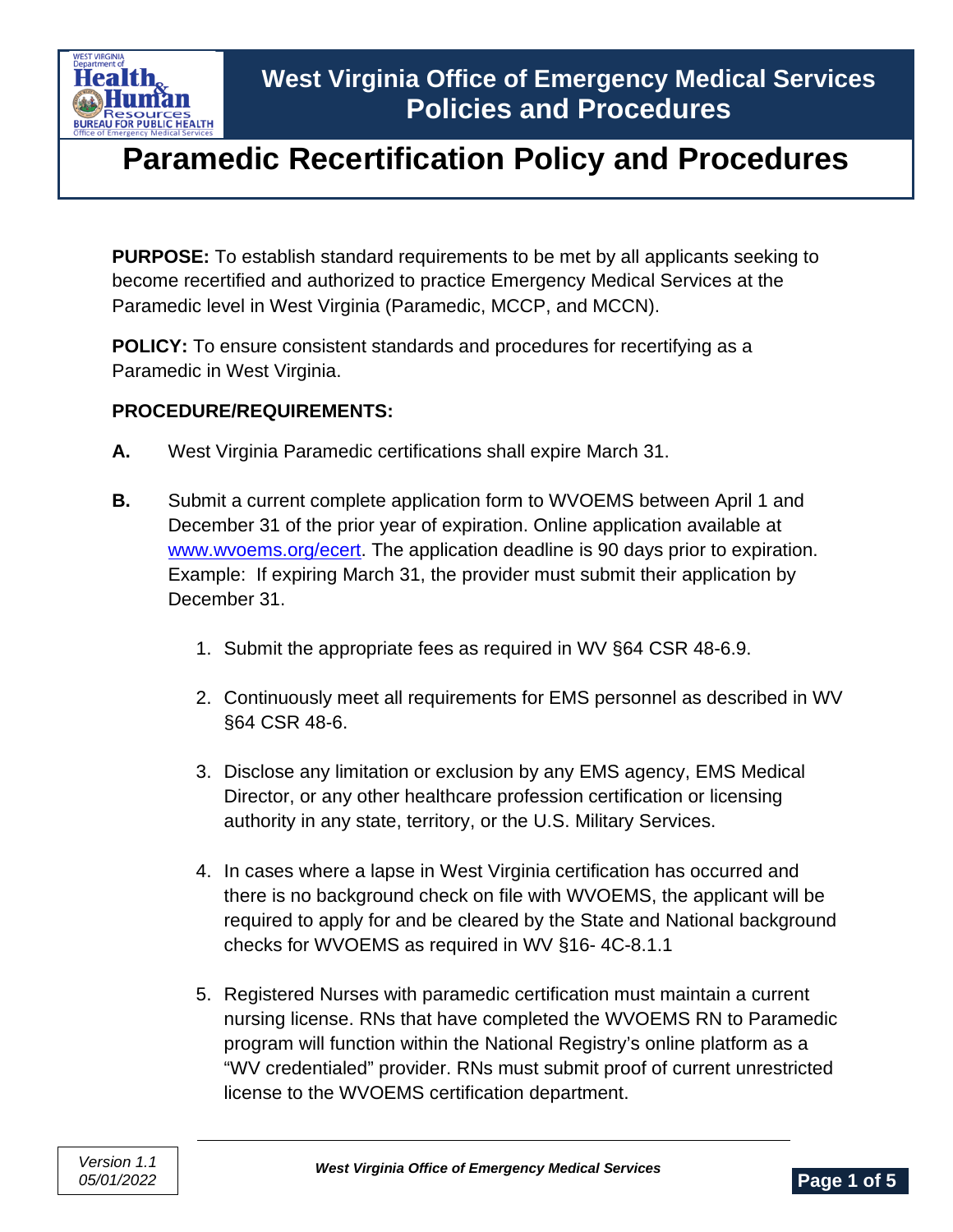

- **C. West Virginia Recertification Course** All West Virginia certified paramedics are required to meet recertification course standards as outlined below. Satisfaction of West Virginia recertification course standards may be obtained through either of the following two mechanisms:
	- 1. **Successful completion of the National Component of the National Registry's National Continued Competency Program (NCCP)**

-OR-

2. **Successful completion of a paramedic refresher course approved by WVOEMS. This course consists of 8 modules. (The approved paramedic refresher course shall satisfy all topic requirements as outlined in the National Component of the Registry's National Continued Competency Program (NCCP) and may be used to satisfy the National Component for National Certification.)**

Both options require completion of the WVOEMS State and Federal requirements per respective policy. Application of hours to meet the National Registry NCCP model in another state SHALL NOT constitute meeting the requirement for State certification in West Virginia.

Skills assessments are required for each discipline and will be validated through Medical Director verification in the National Registry online platform. Skills at the ALS level may be completed through the required alphabet courses.

If utilizing the WVOEMS Modular Recertification, providers must complete all eight **(8)** modules of the WVOEMS approved refresher course. These modules shall be submitted in Continuum.

**D. Additional Continuing Education** – In addition to maintaining National Registry certification, providers education shall be verified through an attestation statement submitted as part of your WVOEMS EMS application and shall be subject to audit at any time during the certification/recertification process or during an active investigation.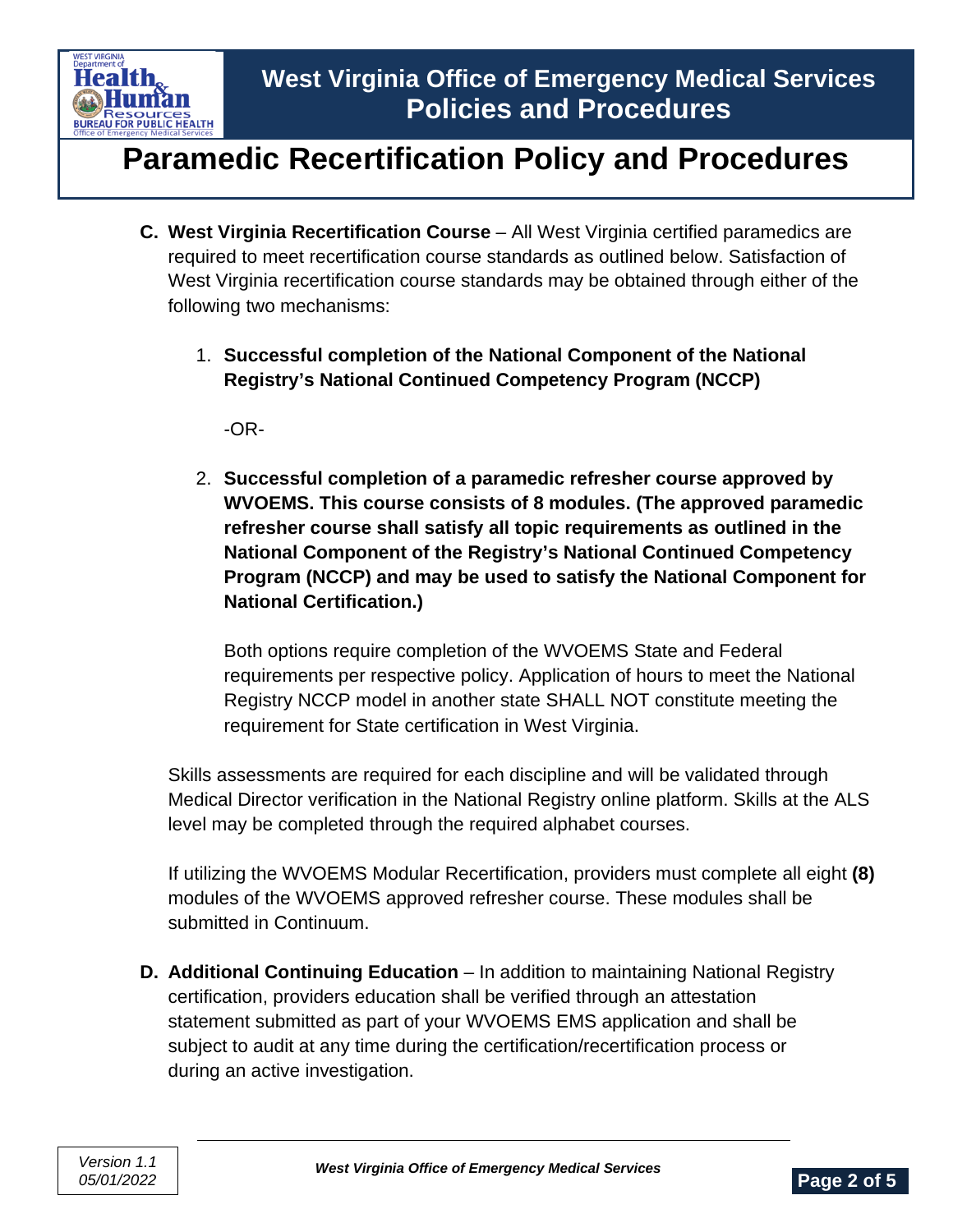

- 1. Haz Mat awareness meeting OSHA 1910.120 or higher standards annually. *(3 hours awarded and required* annually)
- 2. WVOEMS ALS Protocol review. (*2 hours awarded and required* annually)
- 3. MCI or Disaster Management related training to include mass casualty drills totaling a minimum of **2 hours** bi-annually. (4 hours per WVOEMS Recertification.)
- 4. Successfully complete an approved CPR training/refresher course meeting WV §64 CSR 48-6.7.a.4 at the professional/healthcare provider level. *(4 hours awarded* every 2 years)
- 5. Paramedic refresher also **requires** successful *course completion, practical evaluation,* and *written exam* of the following courses every 2 years (biennial):
	- ACLS Refresher (or equivalent WVOEMS approved course)
	- PHTLS or ITLS Refresher (or equivalent WVOEMS approved course)
	- PEPP or PALS Refresher (or equivalent WVOEMS approved course)

### *NOTE: Individuals are not required to obtain a certification card in each discipline respectively, but must have verification of course completion.*

- **E. Skills Requirement** providers must successfully complete all skills assessments with the courses outlined in "D". Medical Director verification shall be confirmed through the National Registry online platform.
- **F. On-Line Courses:** Distributive education will be accepted in accordance with National Registry and the WVOEMS policy.
- **G. National Registry:** Paramedics shall recertify utilizing National Registry in the following manner:
	- a. Complete all requirements for recertification outlined by the National Registry.
	- b. All education shall be submitted online via National Registry's online platform.

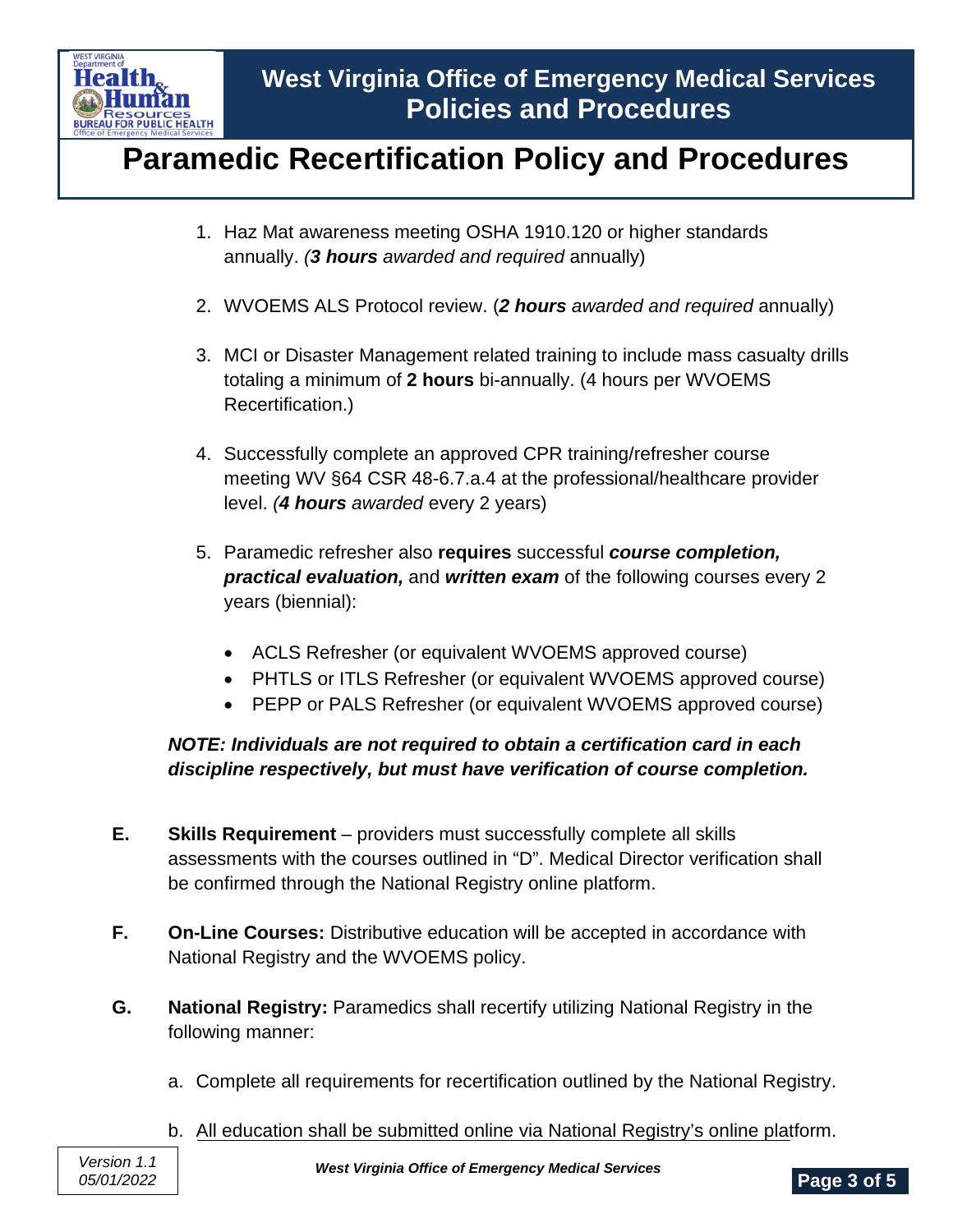

**H. Important Notice:** An EMR/EMT/AEMT/Paramedic certified by WVOEMS must be continually certified by the National Registry of Emergency Medical Technicians (NREMT) during the duration of your WVOEMS certification. Failure to retain uninterrupted National Certification will result in the immediate suspension of your WVOEMS certification and your right to practice in West Virginia.

#### **I. Lapse in Certification – West Virginia**

- a. Candidates that maintain continuous National Registry certification but have allowed their West Virginia certification to expire may regain West Virginia certification by completing all of the following:
	- 1. WVOEMS online recertification application available at [www.wvoems.org/ecert](http://www.wvoems.org/ecert)
	- 2. Meet all requirements of "D and E" above.

#### **J. Lapse in Certification –**

#### a. **Lapsed 0-30 Days:**

If the Paramedic met all recertification requirements prior to the expiration date but did not complete the administrative functions of recertification, the National EMS certification is considered to be lapsed. If the certification has lapsed less than 30 days, the applicant can submit a late fee per NREMT policy and submit all required documentation to regain certified status.

#### **b. Lapsed 0-24 Months:**

If the Paramedic did not meet all recertification requirements by the expiration date, the National EMS certification is considered to be lapsed. If the certification lapsed less than two years, or you are currently state licensed as a Paramedic, you can regain National EMS Certification by completing the cognitive and psychomotor examinations.

To obtain an authorization to test, lapsed Paramedics must demonstrate proof of education requirements. The following methods are acceptable:

- Complete a Traditional State Approved Paramedic Refresher
- State approved continuing education equal to the Paramedic Refresher
- If the Paramedic was licensed in a NCCP state, completion of
	- the **National Component** meets the requirement